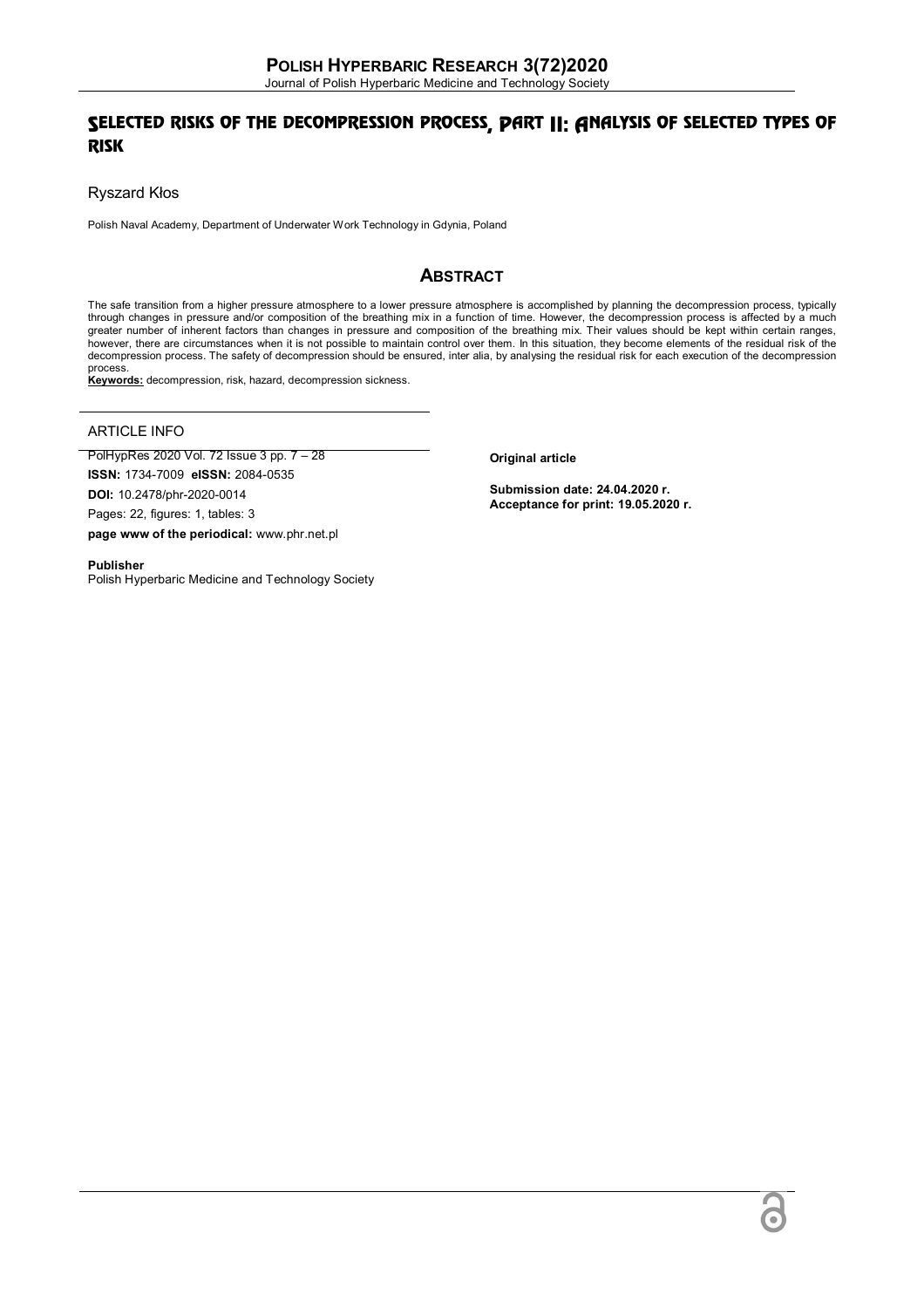# **INTRODUCTION**

The inherent risk analysis presented in this paper assumes compliance with all regulatory requirements and principles of good diving practice, such as adaptive training, hygiene maintenance, and preventive health measures, leading to the continued ability to safely undergo decompression [1].

 $R<sup>1</sup>$  (X) is a function of a random variable X expressing the probability of an uncertain potential event  $x \leftarrow X$  or a combination of events  $x_1 \cdot x_n \leftarrow X$ , which, in the case of exposure to them in time  $\tau$  may materialise and have an effect on target accomplishment in the form of a *threat* or *opportunity*. *T hreat* or *opportun ity,* denoted here collectively as <sup>2</sup> is the probability of realisation of a random variable  $X$ , in the form  $x_1 \dots x_n \leftarrow X$ , during exposure to risk R running over a specified time segment  $\tau$ :  $H = \int R(X) d\tau$ . In survival analysis, function  $H$  is referred to as the hazard function [2].

### **REACTION**

There are different ways to respond to risk R, with the most common including the following [3]:

- acceptance of a back-up plan, consisting of the preparation of planned actions if risk R materialises,
- risk R minimisation in the form of its transfer<sup>3</sup> or sharing4,
- reduction/isolation, consisting of active measures taken to reduce the likeli-hood of the risk R materialisation or reducing the impact if it is realised,
- avoidance/replacement 5, involving modification of some aspects in order to avoid a certain kind of risk R,
- substitution, which consists in seeking a method of minimising the risk R, should it be realised, by an opportunity<sup>6</sup> that can be seized or rejected, reinforcement, as a proactive form taken to increase an opportunity or en-hance its scope of action.

The most common way to safeguard against the materialisation of the inherent R risk of developing symptoms of decompression sickness (DCS) is to accommodate it with a back-up plan. The use of this strategy is possible if the decompression system has been designed with the use of contingency plans in mind, such as the possibility of accelerated decompression or the use of a surface intermittent decompression procedure, in the event that the diver's time in the water is shortened or that he/she needs to be evacuated from the aquatic environment. Marine systems are planned in a manner that makes it possible to complete equivalent decompression at deeper7stations. The lack of possibility to continue oxygen decompression is often compensated by decompression using an operational mix, etc. The most important element of a contingency plan is the modifiability of conservatism [4,5].

Rarely, effective contingency plans may result from adaptations of other studies and observations. A relatively effective method is to use air decompression tables for Nitrox Nx decompression planning by recalculating them according to the so-called equivalent air depth EAD8. Less effective is the conversion of air

decompression tables dedicated for use in offshore conditions to decompression for elevated bodies of water, such as high mountain lakes [6].

A way to mitigate the risks resulting from a DCS event is to ensure transport to a hyperbaric facility available or to have in place: a hyperbaric chamber near the dive site, a normobaric oxygen inhalation facility, a properly equipped first aid kit, and relevant medical training for personnel, etc. The effects of the materialisation of the inherent risk R of delayed DCS symptoms are mitigated by transferring liability to the insurer or sharing it with the employer.

In the case of risk R of DCS symptoms, seeking to turn the threat into an opportunity is difficult though possible. For instance, solving the problem associated with the need to conduct periodic flushing of the breathing space of the diving apparatus. Thus, despite the lack of flushing, there is still sufficient oxygen-rich breathing mix in circulation.

Reducing the potential risk R is often achieved through the use of a variety of diving patents. For example, it is possible to reduce the effort needed to stay at depth during decompression by using buoyancy compensators, decompression buoys or via the use of a descent line. The effort required to move can be minimised by the use of underwater scooters, towing behind a boat etc. The use of good diving practices, principles of hygiene, rest, training, etc., also reduce the inherent risk R of decompression sickness.

Avoidance of the materialisation of the risk R of DCS symptoms most often consists of refraining from diving when the diver's psycho-physical condition is not satisfactory. However, in many instances, avoidance must be supported by a decision of the dive supervisor, as the determination of divers often leads to confabulation or downplaying of the risk R. This does not only mean forgoing diving when ill, sleep deprived or suffering from hangover symptoms, but also abandoning heavier diving tasks when there has been a break in diving or when stress symptoms are present.

Opportunities in avoiding the R risk of DCS pressure sickness arise rarely. For example, when a dive is safeguarded with significant technical support, such as a substantial oxygen supply, the use of oxygen breathing after the dive may be an interesting redundancy method<sup>9</sup> of protection against DCS symptoms. A proactive method of opportunity amplification in this case may be the use of preoxygenation prior to undertaking the dive10. Of course, the use of other technical assistance to support the diving process, such as the deployment of a diving bell, is an excellent proactive form of response to the R risks, but only if the technical systems are operational and reliable.

## **APPROACH**

For most of the inherent risks R accompanying the decompression process, their indisputable detection is difficult to perform. Therefore, the risk analysis for diving with the SCR CRABE SCUBA has been performed using a simplified<sup>11</sup> FMEA method<sup>12</sup>, proposing only a ranking of the inherent risk R of DCS symptom occurrence based on the probability of its materialisation and the intensity of its impact after its materialisation. The responses to some of the R risks diagnosed and addressed during the research process of the project are shown in Table 1 and Figure 1.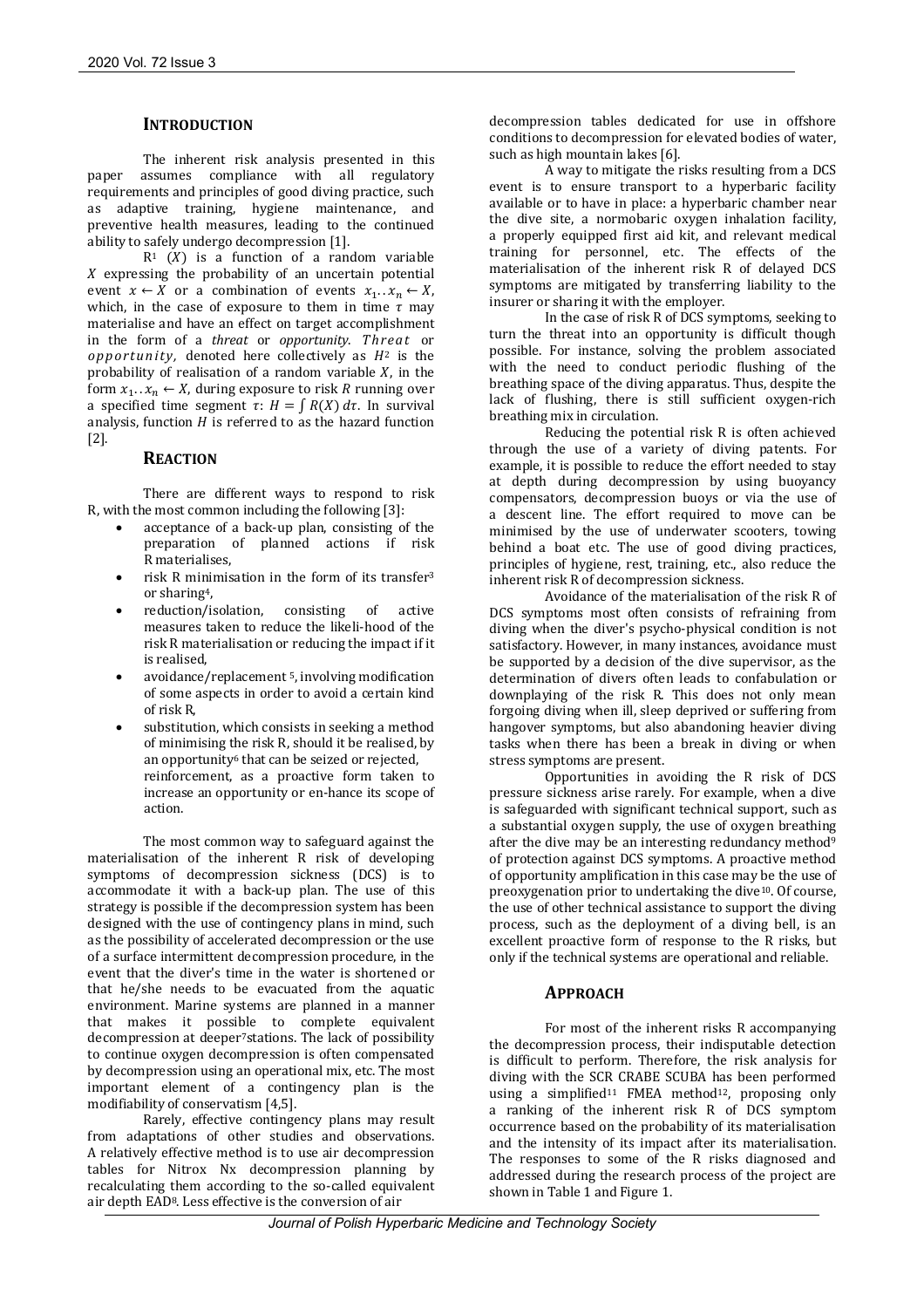- incorrect composition of the breathing mix,
- workload,
- exposure to low temperature,
- loss of oxygen supply,
- increase in water surface roughness.

All the risks mentioned were initially given a high priority. Through the solutions proposed during the project it was possible to lower their priority to medium and in some cases to low – Table 1.

The most important problem to be solved in the project was the development of an adequate ventilation model for the diving apparatus, allowing the composition of the breathing medium inhaled by the diver to be

determined [7,8]. This is always a fundamental issue when testing semi-closed circuit diving apparatuses. Without the knowledge of the exact and precise composition of the breathing mix breathed by the diver, it is impossible to estimate an adequate decompression. It usually seems that the only solution is to carry out reliable measurements for at least partial pressure of oxygen. Research on such measurements has been carried out continuously since the 1960s. However, the findings are still inadequate in an overwhelming number of situations. In addition, measurements absorb the attention of the diver, who has to concentrate on other, more relevant tasks14.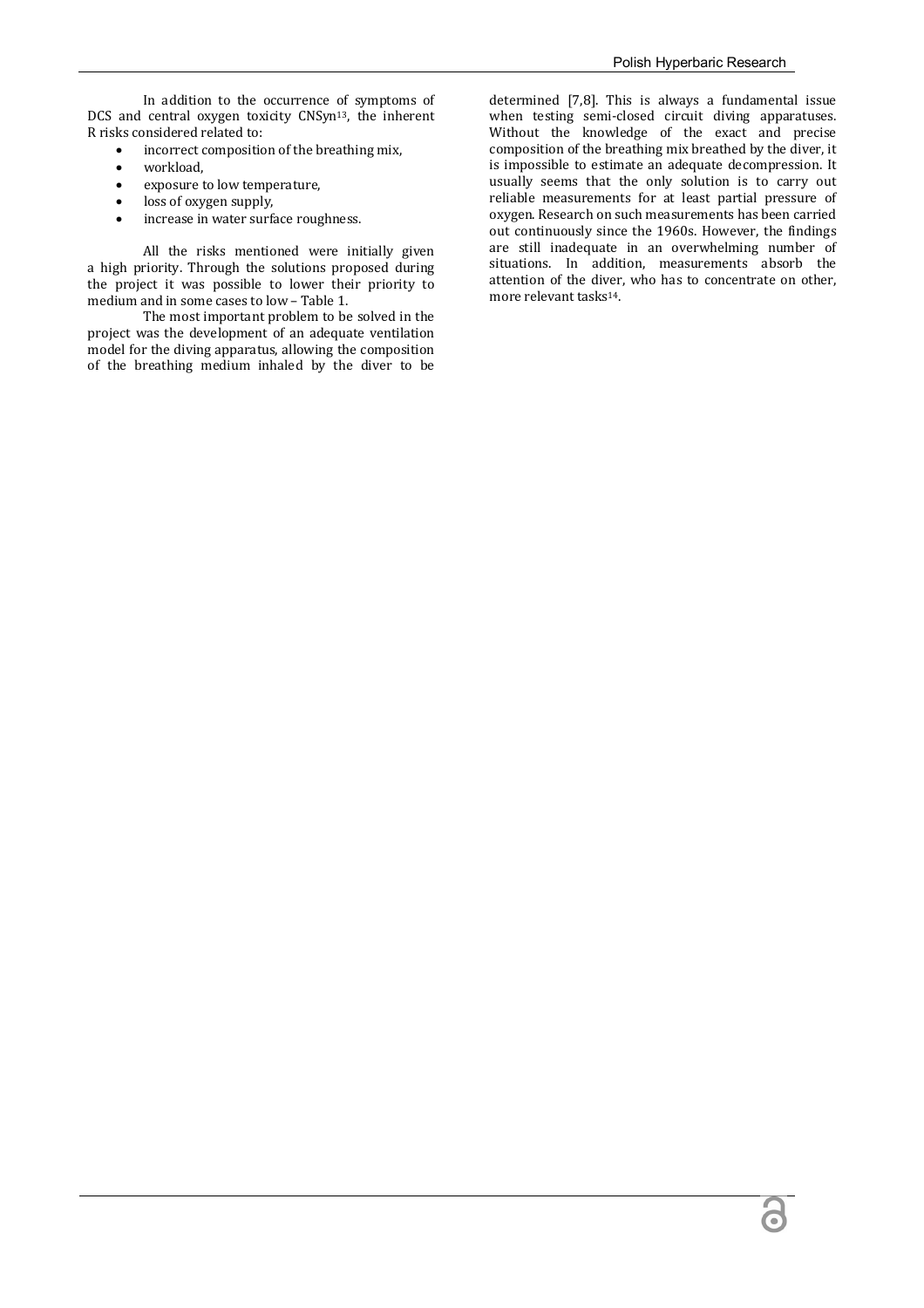Selected elements of inherent decompression risk analysis dealt with in the project.<br>Selected elements of inherent decompression risk analysis addressed by the project

| Type of problem/problem situation          | Risk<br>materialisation<br>effect                      | Impact intensity<br>after risk<br>materialisation | risk<br>materialisation                                       | Probable cause of Probability of risk<br>materialisation | Relative risk<br>priority number | Possibility of<br>detection of risk<br>materialisation | Probability of risk Value of relative<br>materialisation<br>detection | risk priority<br>number RPN        | <b>Risk</b><br>materialisation<br>countermeasures               |                                    |                |                | Improved value of relative risk number<br>RPN and value of relative risk priority<br>number PR |                              |                              |
|--------------------------------------------|--------------------------------------------------------|---------------------------------------------------|---------------------------------------------------------------|----------------------------------------------------------|----------------------------------|--------------------------------------------------------|-----------------------------------------------------------------------|------------------------------------|-----------------------------------------------------------------|------------------------------------|----------------|----------------|------------------------------------------------------------------------------------------------|------------------------------|------------------------------|
|                                            |                                                        | $\overline{I}$                                    |                                                               | $\boldsymbol{P}$                                         | $PR = I \times P$                |                                                        | $\boldsymbol{D}$                                                      | $RPN = I \times P \times D$        | applied                                                         |                                    | P              | D              | PR                                                                                             | <b>RPN</b>                   |                              |
|                                            |                                                        |                                                   |                                                               |                                                          |                                  |                                                        |                                                                       |                                    | minimisation by<br>measurements                                 | $\Omega$                           | $\overline{2}$ | $\overline{2}$ | 18<br>Medium                                                                                   | 36<br>small                  |                              |
| Incorrect composition of the breathing mix | <b>Difficulties</b><br>in calculating<br>decompression | 9                                                 | Inadequate oxygen<br>content                                  | 6                                                        | 54<br>HIgh                       | No detection                                           | 10                                                                    |                                    | 540                                                             | Avoidance by<br>ventilation testsi | Q              | $\overline{3}$ | 10                                                                                             | 27<br>Medium                 | 270<br>to high<br><b>RPN</b> |
|                                            |                                                        |                                                   |                                                               |                                                          |                                  |                                                        |                                                                       |                                    | Minimising<br>through ventilation<br>procedure                  | 9                                  | $\overline{2}$ | 10             | 18<br>Medium                                                                                   | 180<br>to high<br><b>RPN</b> |                              |
| Work expenditure                           | Occurrence of DCS<br>symptoms                          | 9                                                 | Acidification                                                 | $\overline{7}$                                           | 63<br>High                       | No detection                                           | 10                                                                    | 630                                | Avoidance by<br>setting an<br>acceptable<br>workload level      | $\mathsf{Q}$                       | 3              | 5              | 27<br>Medium                                                                                   | 135<br>to high<br><b>RPN</b> |                              |
|                                            | Occurrence of<br><b>CNSyn</b> symptoms                 | 9                                                 | <b>Exposures</b><br>with<br>increased risk of<br><b>CNSvn</b> | 6                                                        | 54<br>High                       | No detection                                           | 10                                                                    | 540                                | Avoidance by<br>testing permitted<br>exposures                  | 9                                  | $\overline{3}$ | 8              | 27<br>Medium                                                                                   | 216<br>to high<br><b>RPN</b> |                              |
| By effects of low temperature              | Occurrence of DCS<br>symptoms                          | 9                                                 | Exposure to cold                                              | 6                                                        | 54<br>High                       | No detection                                           | 8                                                                     | 432                                | Avoidance by<br>testing probable<br>exposures                   | 9                                  | $\overline{2}$ | 8              | 18<br>Medium                                                                                   | 144<br>to high<br><b>RPN</b> |                              |
| Loss of oxygen supply                      | Lack of alternative<br>decompression                   | 9                                                 | Failure                                                       | 6                                                        | 54                               | <b>Ideal</b> detection                                 | $\mathbf{1}$                                                          | 54                                 | Avoidance by<br>introduction of<br>alternative<br>decompression | $\overline{3}$                     | $\overline{3}$ | $\mathbf{1}$   | 9<br>Small                                                                                     | 9<br>small                   |                              |
|                                            |                                                        |                                                   |                                                               |                                                          | High                             |                                                        |                                                                       |                                    | Use of XBS                                                      | $\overline{2}$                     | $\overline{4}$ | $\mathbf{1}$   | 8<br>Small                                                                                     | 8<br>small                   |                              |
| Increase in wave action                    | Lack of possibility<br>to remain at final<br>station   | 7                                                 | Waving effect on<br>the diver                                 | 8                                                        | 56<br>High                       | <b>Ideal</b> detection                                 | $\mathbf{1}$                                                          | 56                                 | Avoidance through<br>decompression<br>studies                   | $\overline{3}$                     | $\overline{7}$ | $\mathbf{1}$   | 21<br>Medium                                                                                   | 21<br>small                  |                              |
| <b>Risk priorisation PR</b>                |                                                        |                                                   | Intensity of threat posed I                                   |                                                          |                                  | Probability of occurrence P                            |                                                                       |                                    | Probability of detection D                                      |                                    |                |                |                                                                                                |                              |                              |
| $1 - 10$<br>Low                            |                                                        | 1:Barely perceptible                              |                                                               |                                                          | 1: Improbable                    | 1: ideal detection Da≅100%                             |                                                                       |                                    |                                                                 |                                    |                |                |                                                                                                |                              |                              |
| Medium<br>$11 - 50$                        |                                                        | 2-3: Low stress                                   |                                                               |                                                          | 2-3: Highly improbable           | 2-5: complete dectection (100%>D <sub>%</sub> ≥99,7%)  |                                                                       |                                    |                                                                 |                                    |                |                |                                                                                                |                              |                              |
| 51-80 High                                 |                                                        | 4-6: Moderate impact                              |                                                               |                                                          | 4-6: Low probability             | 6-8: average detection possible (99,7%>Da>98%)         |                                                                       |                                    |                                                                 |                                    |                |                |                                                                                                |                              |                              |
| 81-100 Extreme                             |                                                        | 7-8: High impact                                  |                                                               |                                                          | 7-8: Moderate probability        |                                                        |                                                                       |                                    | 9: incomplete dectection (98%>Da≥90%)                           |                                    |                |                |                                                                                                |                              |                              |
|                                            |                                                        | 9-10: Very high imnact                            |                                                               |                                                          | 9-10: High probability           |                                                        |                                                                       | 10: no detection $D_2 \approx 0\%$ |                                                                 |                                    |                |                |                                                                                                |                              |                              |

RPN (Risk Priority Number) - critical value of relative risk number RPN>100

*Journal of Polish Hyperbaric Medicine and Technology Society*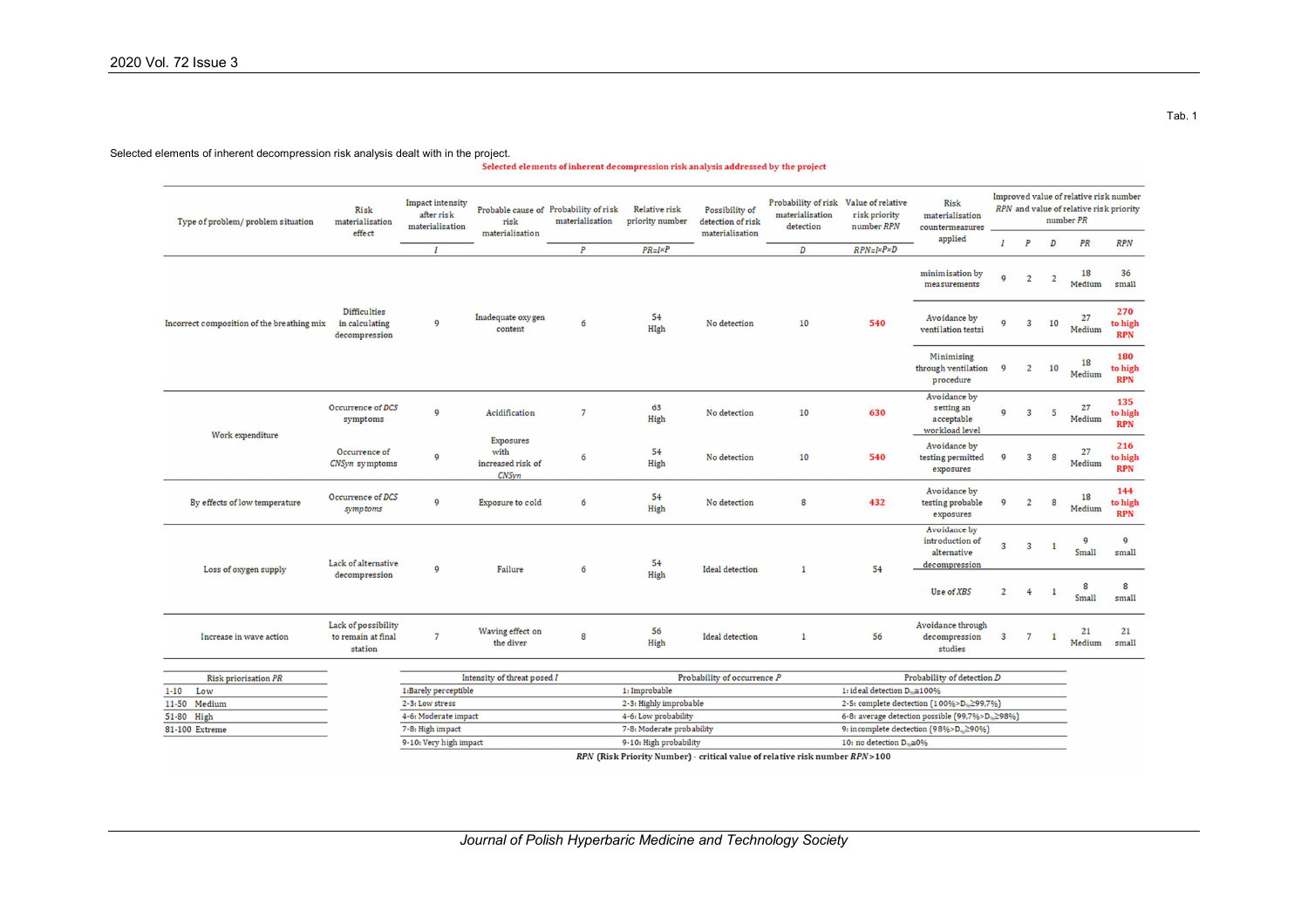

Fig. 1 Selected elements of the inherent decompression risk analysis addressed by the project: The dashed lines indicate the assessment of selected elements of inherent decompression risk assumed for elaboration in the project; solid lines show the assessment of the same elements of inherent decompression risk after their elaboration in the project.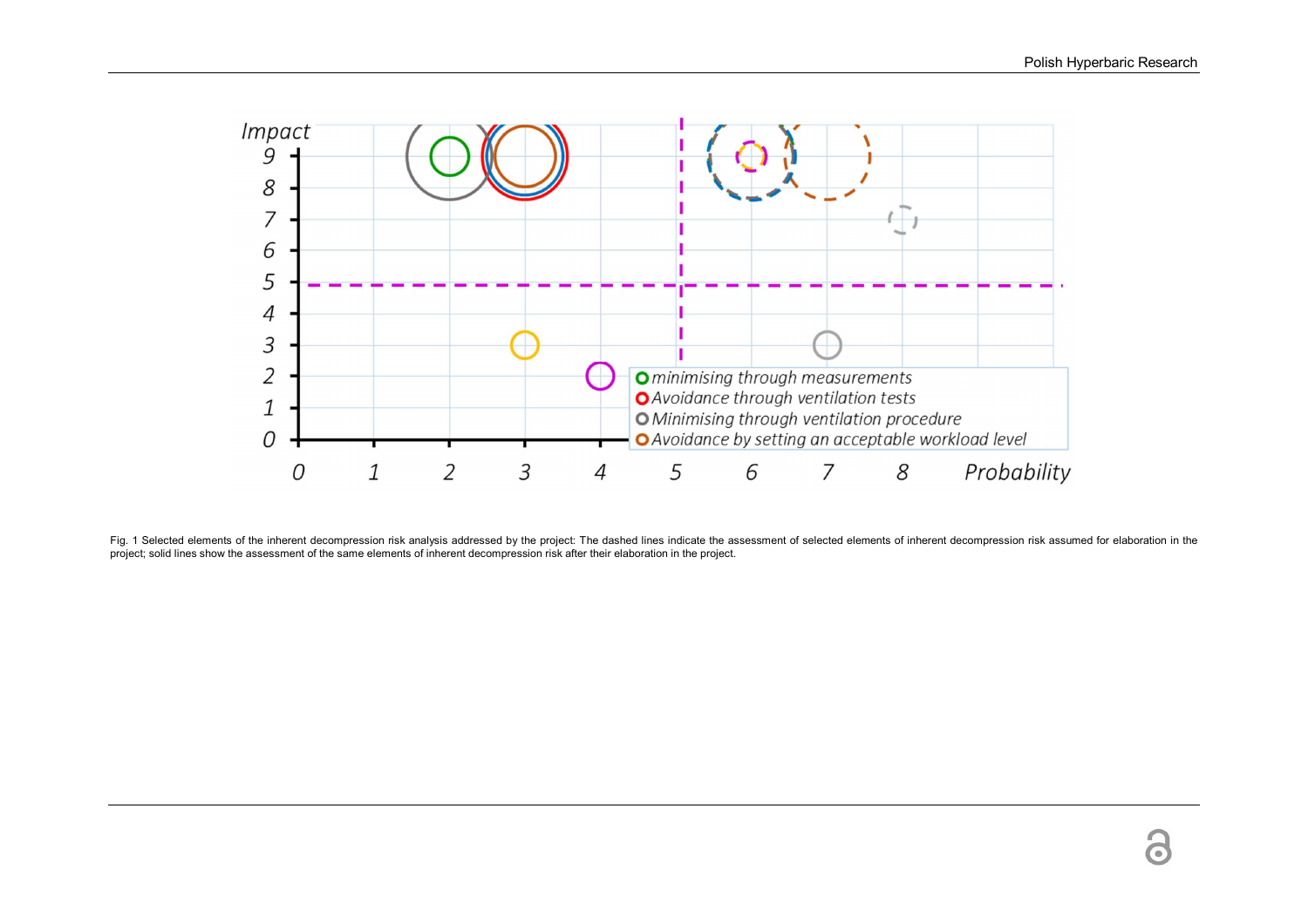An attempt was therefore made to carry out a thorough study of the ventilation model [8]. This enabled the abandonment of the need to ventilate the apparatus on the bottom, especially during dives using Trimix Tx, as was previously proposed [5]. Ventilation of the apparatus in the vicinity of a smart mine is not advisable, as it causes noise, which may be a signal for the detection and countermeasure systems installed in the mine. Besides, the process of periodical ventilation costs time, time which should be maximally used by the diver engaged in useful work, without the need for unnecessary concentration on operating the diving equipment. The development of an adequate ventilation model within the project reduced the risk R priority associated with the unknown composition of the respiratory agent to medium [8].

During the study, divers were encouraged to exert effort by stepping onto a resistance plate, simulating swimming in flippers, at an intensity that they could normally sustain for long periods of time. When the cold during the mission was too uncomfortable for the divers, they were allowed to increase their physical activity even above the level of effort they normally expended. The intensity of pressure on the plate was measured using strain gauges, allowing the results to be compared across dives by the same diver and between divers. This made it possible to establish that the effort expended in this way is compensable by the level of conservatism applied.

When investigating the possibility of an occurrence of a central form of oxygen toxicity CNSyn, divers were also required to cessate any activity. This made it possible to determine whether there was an increased risk of developing central oxygen toxicity CNSyn. As a result of the research, the risk R priority associated with work expenditure was lowered to medium. Similarly, the priority of risk R associated with divers' exposure to low water temperature was, as a result of the study, reduced to medium.

Basic decompression process requires the use of oxygen in its final phase. An original response15 to the risk R of losing oxygen supply is the use of an external XBS source of supply16. The use of this solution reduces the risk R associated with a lack of oxygen supply from high to low. However, it is important to note that success is guaranteed by having the XBS system available. In low visibility waters, such as in the Baltic Sea, it can be difficult to identify a suspended element even when the system is equipped with light emitting markers. Therefore, as part of the project, the development of an Nx-equivalent decompression to oxygen decompression was adopted for the Nitrox Nx system. This allowed the risk R level to be reduced from high to low. A descent line fitted with breathing aparatus was also proposed. This would allow both oxygen and mixed gas to be administered, and the descent line tethered to the divers guarantees the availability of XBS almost throughout the diving process<sup>17</sup>.

Outside the saturation zone, decompression is usually carried out using decompression stations, as continuous decompression is cumbersome under operational conditions, especially when carried out in deep water. Most decompression stations are evenly spaced every 3 mH2O with the last station at a depth of 3 mH2O. The station at a depth of 3 mH2O is the longest. It is assumed that the dynamic effect of the waves on submerged objects extends to a depth of 5-7 times its height. Hence, a half-metre wave may have an effect on

a diver remaining at the depth of station 3 mH2O. Additionally, if the diver is undergoing decompression at the last station at 3 mH2O with the line lowered from the ship's side, the rocking of the vessel may have an even greater effect on the diver. It may occur that one moment the diver will be almost at the surface and the next fluctuation will be at a depth significantly exceeding the depth of the decompression station at 3 mH2O. Therefore, decompression systems dedicated to marine conditions are built in such a way that it is possible to complete the total decompression time dedicated to the last two stations at the deeper station, i.e. in the case of the system in question, at the 6 mH2O station. Conducting a study on such a procedure provided the opportunity to reduce the high risk R associated with the increase in the region's undulation to a low level.

Some diagnosed R risks were compensated for during the project by using additional or redundant elements of the diving system in the form of additional measurements. This enabled a full FMEA analysis to be carried out in an attempt to reduce not only the priority of the risk R, but also its RPN – Table 2. This concerned:

- alcohol consumption,
- blood acidification as a result of exerting increased effort before diving,
- failure to train for decompression,
- incorrect ratio of oxygen consumption to lung ventilation,
- age.

Mandatory breathalyser testing of both working and safety divers has been introduced. The level of the estimated critical risk number RPN has been lowered to the approved level RPN=14, thus eliminating to a significant extent the possibility of allowing divers who have consumed alcohol to work.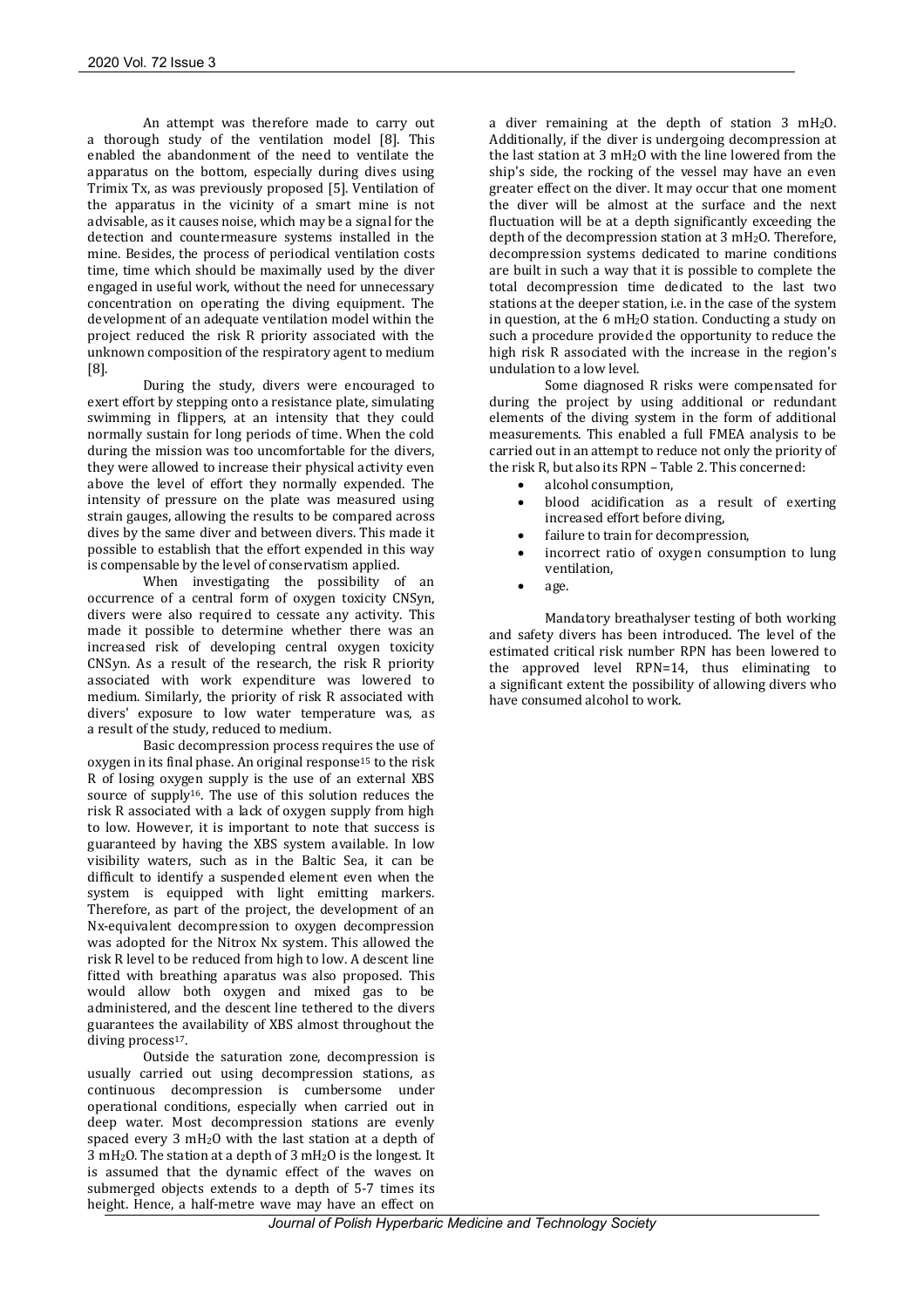Selected elements of inherent decompression risk analysis minimised in the project avoidance.

|  | Selected elements of inherent decompression risk analysis resolved in the project with redundant elements |
|--|-----------------------------------------------------------------------------------------------------------|
|  |                                                                                                           |

| Type of problem/<br>problem situation                      | Effect of risk<br>materialisation                  | Impact intensity<br>after risk<br>materialisation | risk                                                   | Probable cause of Probability of risk<br>materialisation | Value of relative<br>risk number | Possibility of<br>detection of risk | Probability of<br>detection of risk<br>materialisation | Value of relative<br>risk priority<br>number RPN | Introduced<br>countermeasures<br>for risk   |                |                |                | Improved value of relative risk number<br>RPN and relative risk priority number<br>PR |             |
|------------------------------------------------------------|----------------------------------------------------|---------------------------------------------------|--------------------------------------------------------|----------------------------------------------------------|----------------------------------|-------------------------------------|--------------------------------------------------------|--------------------------------------------------|---------------------------------------------|----------------|----------------|----------------|---------------------------------------------------------------------------------------|-------------|
|                                                            |                                                    |                                                   | materialisation                                        | D                                                        | $PR = I \times P$                | materialisation                     | D                                                      | $RPN=I\times P\times D$                          | materialisation                             |                | D              | D              | PR                                                                                    | <b>RPN</b>  |
| Alcohol consumption                                        | Occurrence of DCS<br>symptoms                      |                                                   | Toxicological<br>disorders                             |                                                          | 49<br>Medium                     | No detection                        | 6                                                      | 294                                              | Avoidance through<br>breathalyser testing   | $\overline{ }$ | $\overline{2}$ |                | 14<br>Medium                                                                          | 14<br>small |
| Expending increased effort prior to diving                 | Occurrence of DCS<br>symptoms                      | 9                                                 | Oxygen transport<br>disorders through<br>acidification | 9                                                        | 81<br>Extreme                    | No detection                        | 10                                                     | 810                                              | Avoidance through<br>acidification tests    | $\mathbf Q$    |                |                | 9<br>Smal                                                                             | -9<br>small |
| Lack of training in decompression process                  | Occurrence of DCS<br>symptoms                      | 8                                                 | Disturbances of<br>decompression<br>processes          |                                                          | 56<br>High                       | Possible medium<br>detection        | 8                                                      | 448                                              | Avoidance through<br>hyperbaric training    | 8              | 3              | $\overline{4}$ | 24<br>Medium                                                                          | 96<br>small |
| Inadequate oxygen consumption to lung<br>ventilation ratio | Insufficient<br>oxygen content in<br>breathing mix | 9                                                 | Disturbances of<br>decompression<br>processes          | 9                                                        | 81<br>Extreme                    | Possible medium<br>detection        | 6                                                      | 486                                              | Avoidance through<br>tests                  | $\mathbf Q$    | 3              | 3              | 27<br>Medium                                                                          | 81<br>small |
| Age                                                        | Occurrence of DCS<br>symptoms                      | 5                                                 | Reduced physical<br>fitness                            | 6                                                        | 30<br>Medium                     | Ideal detection                     | 1                                                      | 30                                               | Approval                                    | 5              | -6             |                | 30<br>Medium                                                                          | 30<br>small |
| Dick prioritication DD                                     |                                                    |                                                   | Intensity of created threat I                          |                                                          |                                  | $R_{\text{P}}$                      |                                                        |                                                  | $R$ Probability of detection $\overline{D}$ |                |                |                |                                                                                       |             |

| Risk prioritisation PR | Intensity of created threat I | Probability of occurrence P | Probability of detection $D$                             |
|------------------------|-------------------------------|-----------------------------|----------------------------------------------------------|
| $1 - 10$<br>Smal       | 1:Barely detectable           | 1: Improbable               | 1: ideal detection $D_{\infty}\cong 100\%$               |
| 11-50 Medium           | 2-3: Small load               | 2-3: Very low probability   | 2-5: full detection (100%>D%≥99.7%)                      |
| 51-80 High             | 4-6: Moderate impact          | 4-6: Low probability        | 6-8: possible medium detection $(99.7\% > D\% \ge 98\%)$ |
| 81-100 Extreme         | 7-8: High impact              | 7-8: Moderate probability   | 9: incomplete detection (98%> $D_{\text{W}} \ge 90\%$ )  |
|                        | 9-10: Very high impact        | 9-10: High probability      | 10: no detection $D_{\%}\cong 0\%$                       |
|                        |                               |                             |                                                          |

*RPN* **(Risk Priority Number) - Critical value of relative risk priority number** *RPN* **>100**

Tab. 2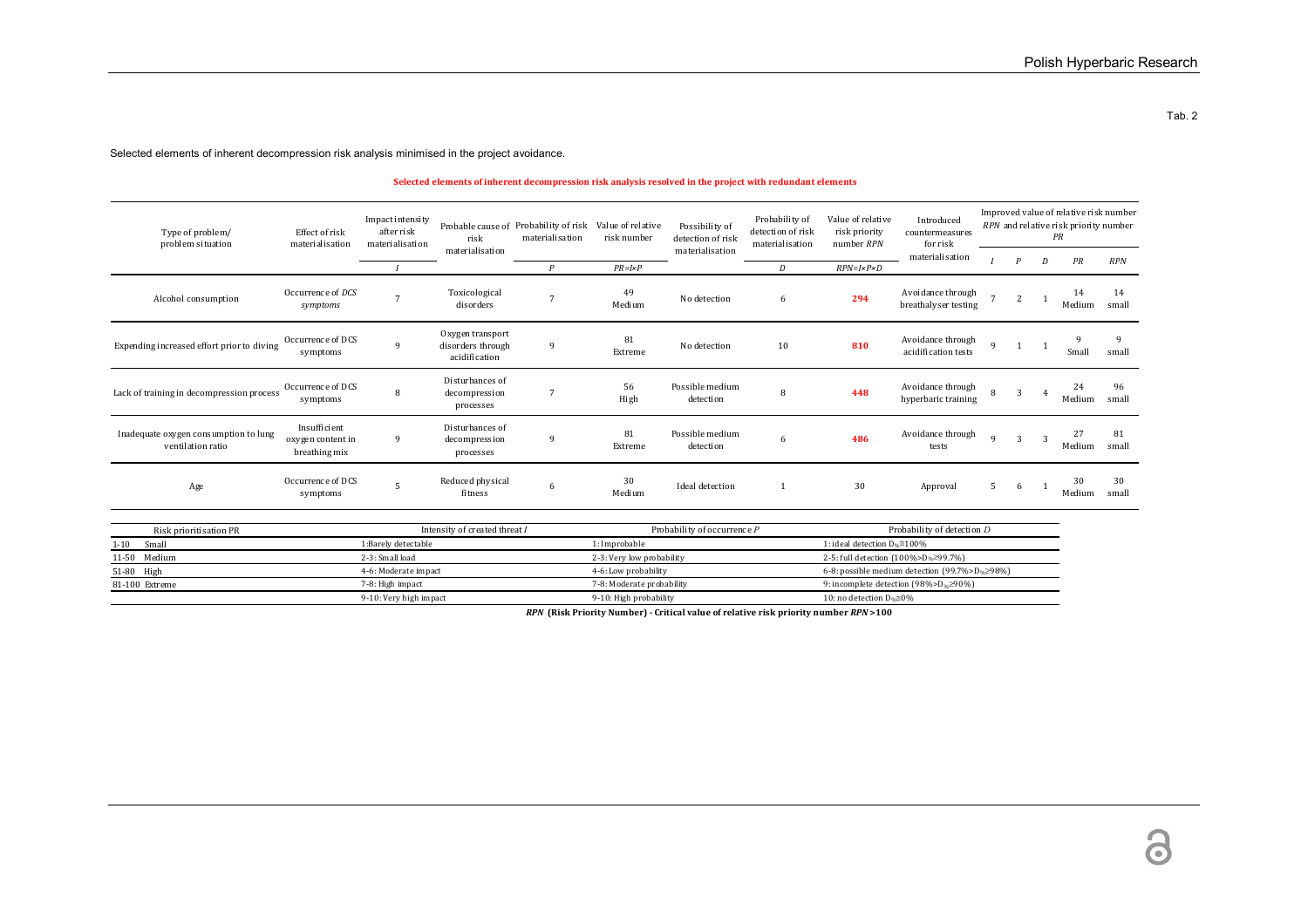Similarly, mandatory testing of working divers for blood lactic acid levels was introduced. This reduced the level of the estimated critical value of the RPN risk number to the approved level of RPN=9, thus largely eliminating the possibility of allowing divers to work who had recently performed heavy work.

The project introduced mandatory hyperbaric training for divers participating in the study as both working and safety divers. This reduced the critical risk number RPN estimate to an approved RPN=96, largely eliminating the possibility of untrained divers being allowed to work.

From the very beginning, monitoring of the respiratory module constituting the ratio  $\varepsilon = \frac{\dot{v}_0}{\dot{v}_E}$  of oxygen consumption  $\dot{v}_0$  to lung ventilation  $\dot{V}_E$  was carried out for the entire population of experimental divers [8]. On the basis of the function  $\bar{\varepsilon} = f(H)$  of the averaged values  $\bar{\varepsilon}$  of the ratio of oxygen consumption  $\dot{\nu}_{\rm 0}$  to lung ventilation  $\dot{V}_{E}$ depending on depth  $H$ , predictions of the module  $\hat{\varepsilon} = f(H)$  as a function of depth H were made for the planned experimental decompression schedules with the assumed precision  $\Delta \hat{\varepsilon}$ . The results of the performed experimental dive were automatically included in a database used to determine the correlation  $\bar{\varepsilon} = f(H)$  of the averaged values  $\bar{\varepsilon}$  of the ratio of oxygen consumption  $\dot{v}_0$  to lung ventilation  $\dot{V}_E$ . This approach was intended to minimise the risk R of assuming an incorrect breathing module when planning experimental decompressions. It allowed to decrease the critical RPN risk number from RPN=486 to the approved RPN=81.

The risk R associated with accepting divers who are advanced in age, with ideal detection, was at an acceptable level, as the decision to allow such a diver into the experiment could only have been made with a conscious research intention.

Some of the R risks diagnosed were only tentatively identified in the research process as suggestions for further research in the future. This concerned the possibility of using the opportunity:

- to perform a repetition dive (more than 1 h after the end of the previous dive),
- to perform a repetitive dive (less than 1 h after the end of the previous dive),
- to use surface decompression acceleration by breathing oxygen,
- to use the  $40\%O_2/N_2$  mix in the depth range  $H \in [0; 24] mH<sub>2</sub>0.$

Preliminary studies on repetition dives have also been tested experimentally for Nx mixtures. With a relatively large population of these dives already at this stage, it can be concluded that these results are promising. For the repetitive dives, only pilot studies have been performed, hence it is not yet possible to draw conclusions about the effectiveness of modelling such exposures. Both types of dives are not only useful for planning repeated dives, but provide a basis for deducing the diver's required rest before the next dive.

The use of accelerated surface decompression by oxygen breathing has only been addressed theoretically.

The use of a  $40\%O_2/N_2$  mixture in the depth range  $H \in [0; 24]mH<sub>2</sub>O$  is intended as an emergency procedure. This can be useful when, while remaining away from base, an emergency contingency dive has to be performed in the absence of the  $60\% O_2/N_2$  breathing mix and the need to undertake dives at shallow depths. For example, to free a ship's propeller after it has become entangled in drifting nets or ropes.

## **ANALYSIS**

The FMEA was also used to analyse the inherent risk R of decompression sickness (DCS) remaining after risk reduction, for which responses were investigated within the project. Based on expert knowledge, the analysis was performed only for selected risks accompanying the decompression process:

- carrying out hard work,
- overcooling/overheating of the diver,
- when the dive is one in a series of dives,
- the diver is untrained or has a personal predisposition to develop decompression sickness,
- the diver is obese or his/her weight exceeds 80 kg,
- the diver is over 40 years of age,
- breathing resistances,
- decompression to a pressure below atmospheric and post-dive air transport,
- local compression caused by the suit and equipment,
- forced position during work or decompression,
- flooding of suit,
- diet,
- use of food supplements and medication,
- dehydration,
- specific hazards related to the diving equipment used, auxiliary equipment, diving technology, etc.

In dives outside the saturation zone, heavy work by the diver is not allowed. In saturation diving it is possible18 to stabilise the divers' homeostasis during rest before undertaking decompression, which is not possible in dives outside the saturation zone. With the expenditure of intensive effort, the body may switch partially to anaerobic metabolism, where one of the metabolic products is lactic acid. This results in acidification of the blood. Haemoglobin in an acidic environment considerably loses its ability to carry oxygen, thus disrupting the decompression process.

In some circumstances of the diving process it is not possible to avoid the expenditure of hard work, for example when entering a water current. The countermeasure for such a scenario, producing an impact intensity after the risk has materialised on a ten point relative scale, is estimated at the very high impact level of I=9 – Table 3. The probability of the risk materialising in the Baltic Sea on a 10-point relative scale was estimated to be low P=5, and the detection was estimated to be medium D=6, as the same intensity work is not equally dangerous for every diver. The value of the relative risk priority number was PR=45, which means the medium risk R, but the value of the relative risk number RPN exceeds more than 2.5 times its critical value  $RPN_{kr.} = 100$ , reaching  $RPN = 270$ . Avoiding hard work involves the use of tools and instruments to aid the diving process. For example, underwater scooters can be used for distance swimming, and tools can be used to carry out work. Contingency plans in the event of the materialisation of such risks involve being prepared to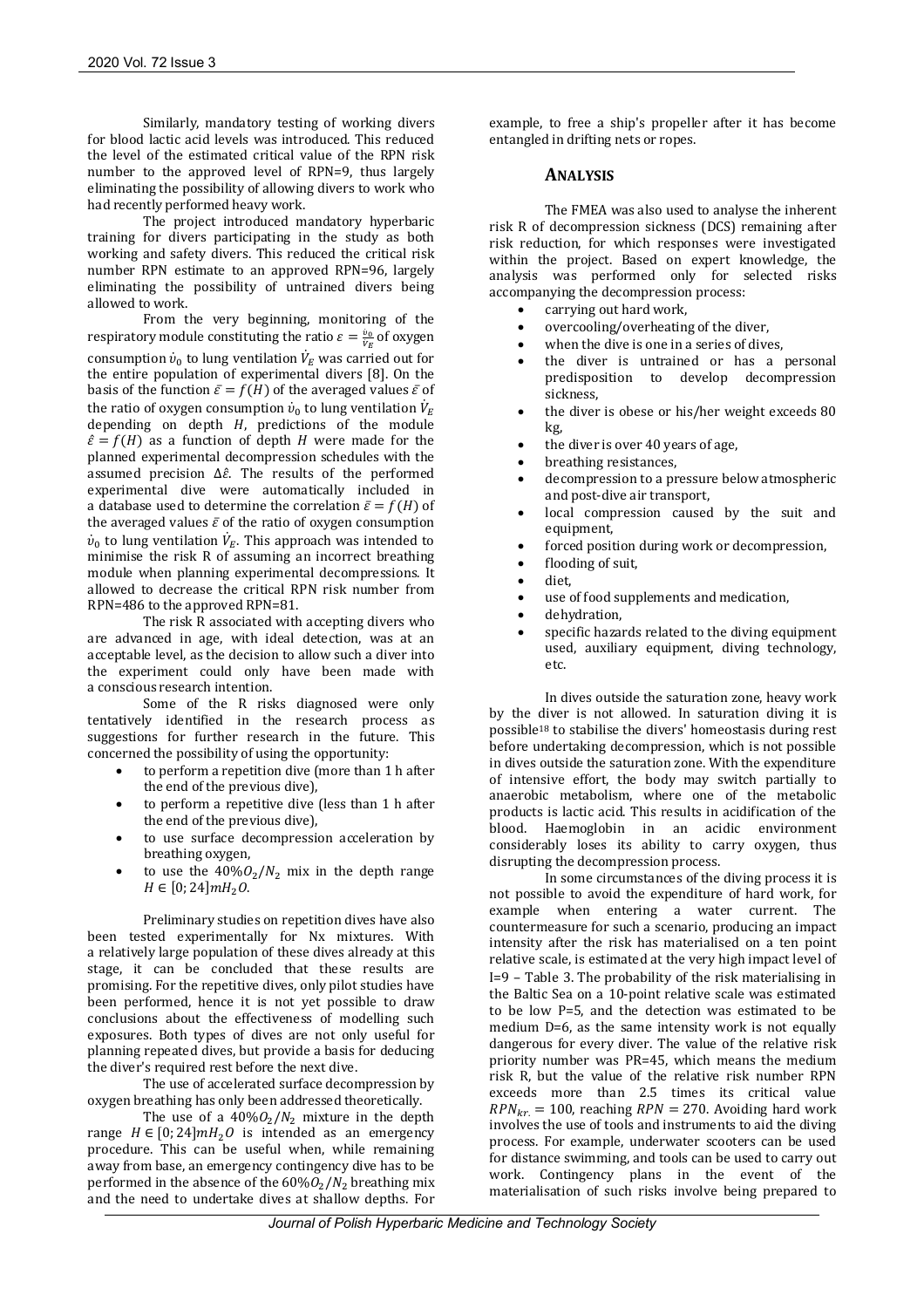compensate for decompression through surface decompression accelerated by oxygen decompression or flushing with atmospheric oxygen, refraining from effort, etc.

The scenario for the emergency plan should be developed prior to the start of the dive and, if possible, reviewed with the divers and operators to ensure that everyone knows what to do once it is implemented.

Freezing of the diver is prevented by the use of passive or active thermal protection measures. When diving in cold climates, heated changing and rest areas should be provided with protection. Passive protective equipment may not always be correctly selected for the diving process and active thermal protective equipment may fail. Hence, the risk of the diver's overcooling cannot be precluded. Experiencing exposure to cold before diving or after decompression is also dangerous from the point of view of the diving process and subsequent decompression, so thermal protection of divers should also be planned during the stay on the surface before diving as well as during the rest period following decompression.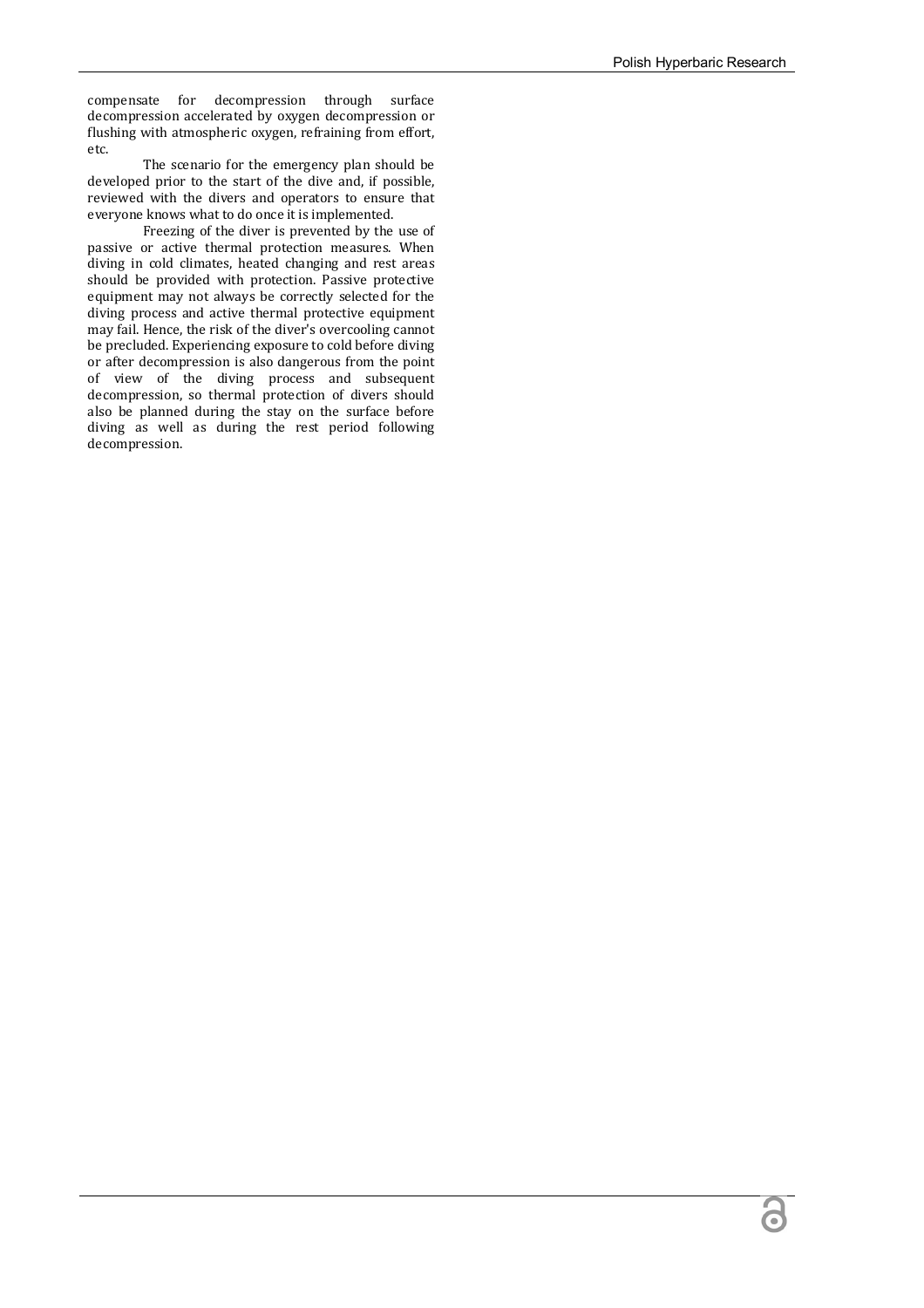#### Selected elements of the analysis of inherent decompression risk minimised by expert knowledge.

#### **Selected elements of inherent decompression risk analysis resolved in the project with redundant elements**

| Type of problem/<br>problem situation                                                              | Effect of risk<br>materialisation | Impact intensity<br>after risk<br>materialisation | risk                                            | Probable cause of Probability of risk Value of relative<br>materialisation | risk number       | Possibility of<br>detection of risk | Probability of<br>detection of risk<br>materialisation | Value of relative<br>risk priority<br>number RPN | Introduced<br>countermeasures<br>for risk                      |                 |                |                | Improved value of relative risk number<br>RPN and relative risk priority number<br>PR |                              |
|----------------------------------------------------------------------------------------------------|-----------------------------------|---------------------------------------------------|-------------------------------------------------|----------------------------------------------------------------------------|-------------------|-------------------------------------|--------------------------------------------------------|--------------------------------------------------|----------------------------------------------------------------|-----------------|----------------|----------------|---------------------------------------------------------------------------------------|------------------------------|
|                                                                                                    |                                   |                                                   | materialisation                                 | D                                                                          | $PR = I \times P$ | materialisation                     | D                                                      | $RPN = I \times P \times D$                      | materialisation                                                |                 | $\mathbf{D}$   | D              | PR                                                                                    | RPN                          |
| Performing strenous work                                                                           | Occurrence of DCS<br>symptoms     | $\mathbf{q}$                                      | Homeostasis<br>disorders                        | 5                                                                          | 45<br>Medium      | Possible medium<br>detection        | 6                                                      | 270                                              | Avoidance through<br>contingency plan                          | $\mathbf{q}$    | 5              | 6              | 45<br>Medium                                                                          | 270<br>to high<br><b>RPN</b> |
| Diver overcooling/overheating                                                                      | Occurrence of DCS<br>symptoms     | $\overline{7}$                                    | Homeostasis<br>disorders                        |                                                                            | 28<br>Medium      | Possible medium<br>detection        | $\overline{7}$                                         | 196                                              | Avoidance through<br>contingency plan                          | $7\phantom{.0}$ | $\overline{4}$ |                | 28<br>Medium                                                                          | 196<br>to high<br><b>RPN</b> |
| Suit flooding                                                                                      | Occurrence of DCS<br>symptoms     | $\overline{7}$                                    | Overcooling                                     | 5                                                                          | 35<br>Medium      | Possible full<br>detection          | 3                                                      | 105                                              | Avoidance through<br>contingency plan                          | $\overline{7}$  | 4              | 3              | 28<br>Medium                                                                          | 84<br>Small                  |
| Diving in a cycle of dives                                                                         | Occurrence of DCS<br>symptoms     | $\overline{ }$                                    | Homeostasis<br>disorders                        |                                                                            | 28<br>Medium      | Ideal detection                     |                                                        | 28                                               | Approved with<br>contingency plan                              | $\overline{7}$  | $\overline{4}$ |                | 28<br>Medium                                                                          | 28<br>Small                  |
| Lack of training or personal predisposition Occurrence of DCS<br>to develop decompression sickness | symptoms                          | $\overline{7}$                                    | Lack of training                                | 5                                                                          | 35<br>Medium      | Possible full<br>detection          | $\overline{4}$                                         | 140                                              | Avoidance through<br>training and<br>increased<br>conservatism | $\overline{7}$  | 2              |                | 14<br>Medium                                                                          | 14<br>Small                  |
| Obesity or body mass exceeding 80 kg                                                               | Occurrence of DCS<br>symptoms     | $\overline{7}$                                    | Unsuitable fitting<br>to breathing<br>apparatus | 4                                                                          | 28<br>Medium      | Ideal detection                     | $\mathbf{1}$                                           | 28                                               | Approved with<br>contingency plan                              | $\overline{7}$  | 4              | $\overline{1}$ | 28<br>Medium                                                                          | 28<br>Small                  |
| Age above 40 years                                                                                 | Occurrence of DCS<br>symptoms     | 5                                                 | Ageing of<br>organism                           | 3                                                                          | 15<br>Medium      | Ideal detection                     |                                                        | 15                                               | Approved with<br>contingency plan                              | 5               | 3              |                | 15<br>Medium                                                                          | 15<br>Small                  |

| Prioritisation of risk PR | Intensity of created threat I | Probability of occurrence $P$ | Probability of detection D                              |
|---------------------------|-------------------------------|-------------------------------|---------------------------------------------------------|
| $1 - 10$<br>Small         | 1:Barely detectable           | l : Improbable                | 1: ideal detection $D_{\%}\cong 100\%$                  |
| 11-50 Medium              | 2-3: Small load               | 2-3: Very low probability     | 2-5: full detection (100%>D%≥99.7%)                     |
| 51-80 High                | 4-6: Moderate effect          | 4-6: Low probability          | 6-8: possible medium detection $(99.7\% > D% \ge 98\%)$ |
| 81-100 Extreme            | 7-8: High impact              | 7-8: Moderate probability     | 9: incomplete detection (98%> $D_{\%} \ge 90\%$ )       |
|                           | 9-10: Very high impact        | 9-10: High probability        | 10: no detection $D_{\%}\cong 0\%$                      |

*RPN* **(Risk Priority Number) - Critical value of relative risk priority number** *RPN* **>100**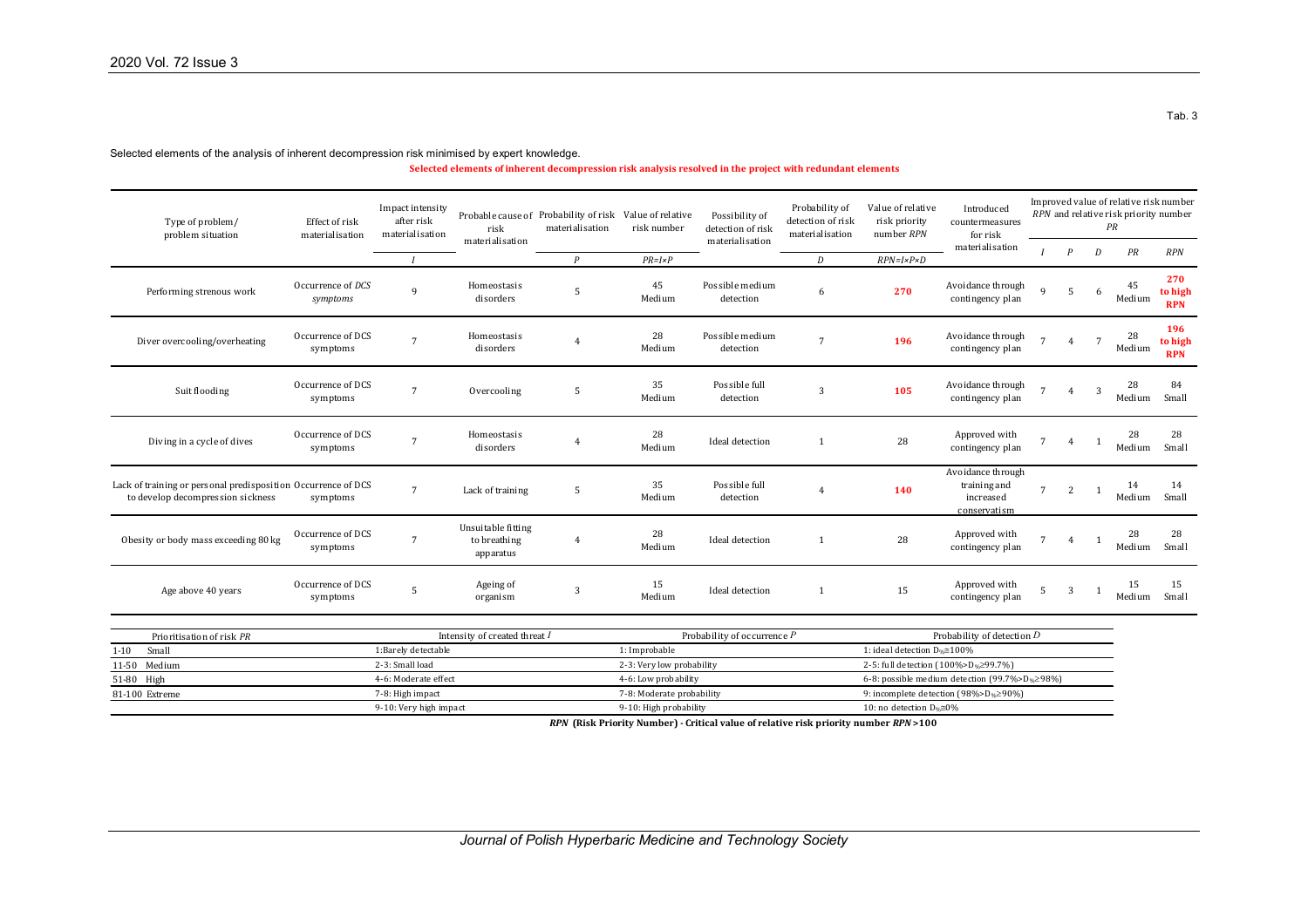Tab. 3 cont.

| Type of problem/<br>problem situation                 | ociected clerificitis of the analysis of innerent decomplession hisk minimised by expert knowledge.<br>Effect of risk<br>materialisation | Impact intensity<br>after risk<br>materialisation | risk                                           | Probable cause of Probability of risk Value of relative<br>materialisation | risk number                                | Possibility of<br>detection of risk | Probability of<br>detection of risk<br>materialisation | Value of relative<br>risk priority<br>number RPN           | Introduced<br>countermeasures<br>for risk                                |                |                |                  | Improved value of relative risk number<br>RPN and relative risk priority number<br>PR |                              |
|-------------------------------------------------------|------------------------------------------------------------------------------------------------------------------------------------------|---------------------------------------------------|------------------------------------------------|----------------------------------------------------------------------------|--------------------------------------------|-------------------------------------|--------------------------------------------------------|------------------------------------------------------------|--------------------------------------------------------------------------|----------------|----------------|------------------|---------------------------------------------------------------------------------------|------------------------------|
|                                                       |                                                                                                                                          |                                                   | materialisation                                | P                                                                          | $PR = I \times P$                          | materialisation                     | D                                                      | $RPN=I\times P\times D$                                    | materialisation                                                          |                | $\overline{P}$ | $\boldsymbol{D}$ | PR                                                                                    | <b>RPN</b>                   |
| <b>Breathing resistances</b>                          | Occurrence of DCS<br>symptoms                                                                                                            | $\overline{7}$                                    | Incorrect working<br>of apparatus              | $\overline{4}$                                                             | 28<br>Medium                               | Possible medium<br>detection        | 6                                                      | 168                                                        | Checking of<br>breathing<br>resistances                                  | 7              | $\overline{4}$ | 3                | 28<br>Medium                                                                          | 84<br>Small                  |
| Air transport after diving                            | Occurrence of DCS<br>symptoms                                                                                                            | $\overline{7}$                                    | Homeostasis<br>disruptions                     | 7                                                                          | 49<br>Medium                               | Possible full<br>detection          | 5                                                      | 245                                                        | Oxygen inhalation                                                        |                | $\overline{4}$ | 5                | 28<br>Medium                                                                          | 140<br>to high<br><b>RPN</b> |
| Local compression caused by the suit and<br>equipment | Occurrence of<br>skin symptoms of<br><b>DCS</b>                                                                                          | 4                                                 | Homeostasis<br>disruptions                     | $\overline{4}$                                                             | 16<br>Medium                               | Incomplete<br>detection             | 9                                                      | 144                                                        | Checks prior to<br>diving                                                | 4              | 3              |                  | 12<br>Medium                                                                          | 84<br>Small                  |
| Forced position during work or<br>decompression       | Occurrence of DCS<br>symptoms                                                                                                            | 5                                                 | Homeostasis and<br>mental state<br>disruptions | 4                                                                          | 20<br>Medium                               | Possible medium<br>detection        | 8                                                      | 160                                                        | Avoidance through<br>contingency plan                                    | 5              |                | 8                | 20<br>Medium                                                                          | 160<br>to high<br><b>RPN</b> |
| Diet                                                  | Decompression-<br>related load                                                                                                           | $\overline{4}$                                    | Disturbances of<br>decompression<br>processes  | 3                                                                          | 12<br>Medium                               | Possible medium<br>detection        | 7                                                      | 84                                                         | Avoidance through<br>training, medical<br>interviews and<br>examinations |                | $\overline{2}$ | 6                | 8<br>Small                                                                            | 48<br>Small                  |
| Taking medicines                                      | Decompression-<br>related load                                                                                                           | $\overline{4}$                                    | Disturbances of<br>decompression<br>processes  | 5                                                                          | 20<br>Medium                               | Possible medium<br>detection        | 6                                                      | 120                                                        | Avoidance through<br>collecting medical<br>history                       | $\overline{4}$ | $\overline{4}$ | -5               | 16<br>Medium                                                                          | 80<br>Small                  |
| Dehydration / hydration                               | Decompression-<br>related load                                                                                                           | $7\phantom{.0}$                                   | Disturbances of<br>decompression<br>processes  | 5                                                                          | 35<br>Medium                               | Possible full<br>detection          | 6                                                      | 210                                                        | Encouraging<br>hydration during or<br>after<br>decompression             |                | $\overline{3}$ | 6                | 21<br>Medium                                                                          | 126<br>to high<br><b>RPN</b> |
| Risk prioritisation PR                                |                                                                                                                                          |                                                   | Intensity of created threat I                  |                                                                            |                                            |                                     |                                                        |                                                            |                                                                          |                |                |                  |                                                                                       |                              |
| $1 - 10$<br>Small                                     |                                                                                                                                          | 1:Barely detectable                               |                                                |                                                                            | Probability of occurrence $P$              |                                     |                                                        | Probability of detection $D$<br>1: ideal detection D%≅100% |                                                                          |                |                |                  |                                                                                       |                              |
| Medium<br>11-50                                       |                                                                                                                                          | 2-3: Small load                                   |                                                |                                                                            | 1: Improbable<br>2-3: Very low probability |                                     |                                                        | 2-5: full detection (100%>D%≥99.7%)                        |                                                                          |                |                |                  |                                                                                       |                              |
| 51-80<br>High                                         |                                                                                                                                          | 4-6: Moderate impact                              |                                                |                                                                            | 4-6: Low probability                       |                                     |                                                        | 6-8: possible medium detection (99.7%>D%≥98%)              |                                                                          |                |                |                  |                                                                                       |                              |
| 81-100 Extreme                                        |                                                                                                                                          | 7-8: High impact                                  |                                                |                                                                            | 7-8: Moderate probability                  |                                     |                                                        |                                                            | 9: incomplete detection (98%>D%≥90%)                                     |                |                |                  |                                                                                       |                              |

9-10: High probability

Selected elements of the analysis of inherent decompression risk minimised by expert knowledge.

9-10: Very high impact

*RPN* **(Risk Priority Number) - Critical value of relative risk priority number** *RPN* **>100**

10: no detection  $D_{\%}\widetilde{=}0\%$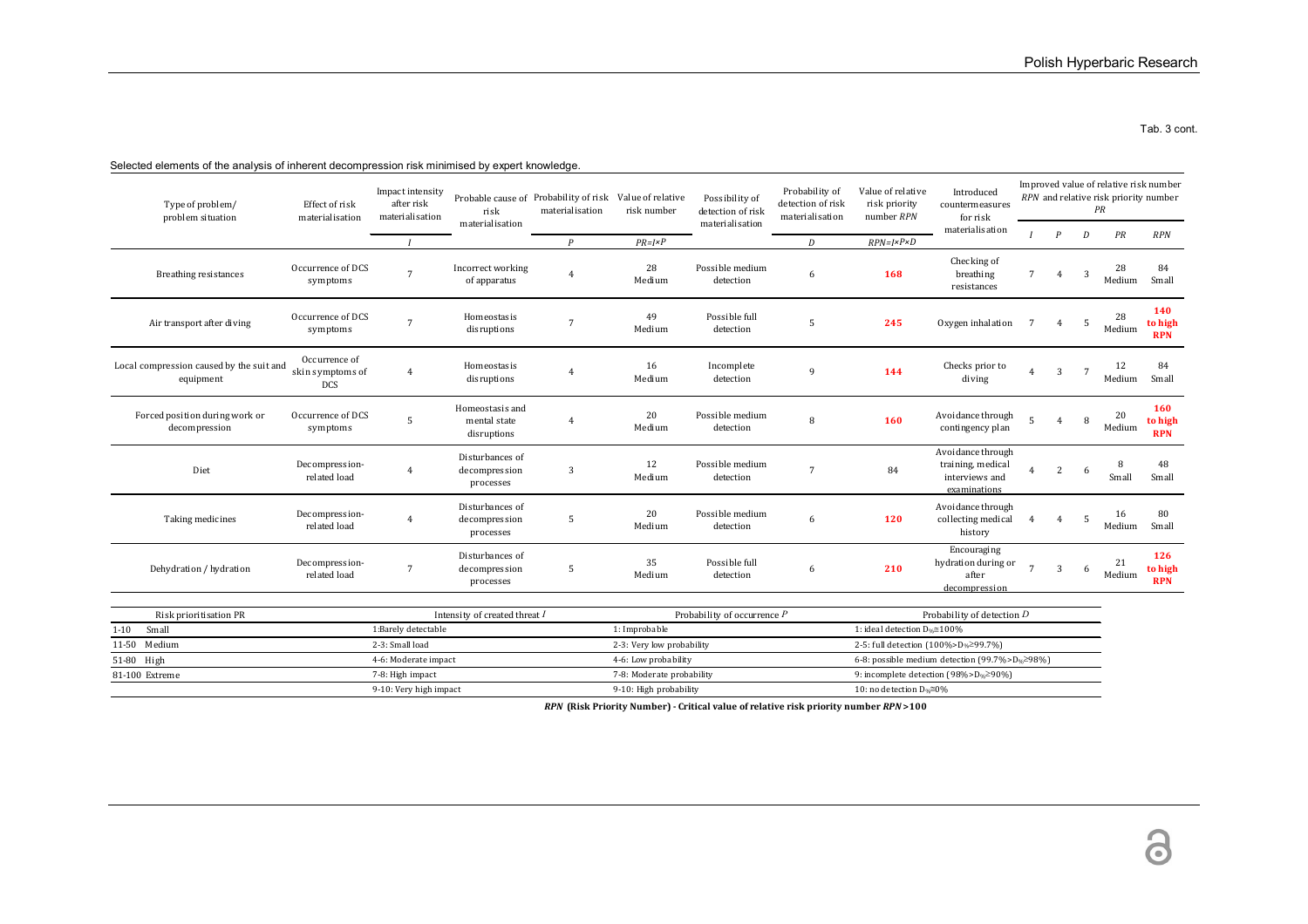Dangerous overheating of the diver can occur also both underwater and on the surface. Emergency divers, waiting on the surface for a possible rescue operation, are often exposed to overheating. Such divers must be prepared to descend rapidly underwater, and are therefore partially clothed in diving equipment. Exposing them to direct sunlight can lead not only to them overheating, but possibly to their becoming faint. Underwater, divers cannot always partially undress as they would on the surface, meaning that carrying excess cold protection can contribute to overheating later19.

The intensity of the impact of the risk of hypothermia/hyperthermia on decompression safety following materialisation of the risk was estimated to be slightly lower than previously believed at I=7, similarly the probability of materialisation of this risk was estimated at P=4. However, the detection was assessed to be slightly worse at D=7. The value of the relative risk priority number was PR=28, indicating a medium risk R, but the value of the relative risk number RPN exceeds its critical value by about a factor of 2 and is RPN=196.

The recommended countermeasure to the materialisation of risk is to adequately manage the process of preparation for diving, diving and post-diving rest. The reaction to the diagnosed risk is therefore to avoid it and prepare a contingency plan, which is the same as for the materialisation of the risk of necessity to perform heavy work.

Diving suit flooding was singled out from the previous risk of diver's hypothermia because of the higher probability of materialisation of this risk, P=5, with a higher probability of detection of materialisation of the risk of hypothermia in the diver, D=3. Counteracting the materialisation of the risk consists in avoiding it through scheduled inspections of the suit and replacement of neck and wrist seals, also at the diver's request. The dive manager should pay attention to the tightness of the suit when verifying the diver's preparation for descent. This will reduce the estimated probability of risk materialisation to P=4, which in turn will reduce the relative risk number below the critical value RPN=84.

Successive dives, especially without completion of surface decompression, should be avoided. A required period of time should elapse since the previous dive. It is generally accepted that the effects of the previous dive will disappear after 12 hours. However, with intensive diving, for example on a daily basis, fatigue may accumulate. Fatigue may cause effects similar to heavy work, but the intensity of impact may be slightly lower and the probability of materialisation of this risk is also assessed as slightly lower than in the case of performing strenuous work. Although the value of the relative risk number ranks the priority of this risk as medium, with ideal detection the obtained value of the relative risk number RPN=28 is more than three times lower than the critical value. The reaction to risk therefore consists in adjustment to the contingency plan. The contingency plan is identical to that previously described. Lack of training or personal predisposition to develop DCS represent a high impact in the case of materialisation of the risk estimated at I=7, although the materialisation of this risk is estimated as low P=5. The estimate assumes that professional divers are aware of such risks and are unwilling to take the risk of diving without training, and if such a need exists then immediately the assumption of an increased level of conservatism for the decompression procedure is made similarly, detection at D=4 puts hope

in the divers' common sense. However, in this case the relative risk number exceeds the critical value by 40%.

With knowledgeable attention to fitness through pressure and accompanying training and the application of increased levels of conservatism to the decompression procedures of stressed divers, the value of the relative risk number RPN can be brought down to a minimum level of RPN=14.

Obesity is considered a stress factor for many types of diving due to the low blood supply of adipose tissue and the relatively high potential to absorb nitrogen. This implies that once nitrogen reaches this tissue it is redistributed through cell membranes, but during evacuation there is a problem with nitrogen recovery due to the low perfusion by blood of this tissue. A strong physique associated with increased mass leads to an increased consumption of oxygen. Diving apparatus with a semi-closed circuit of the breathing mix is designed for specific ranges of oxygen consumption. If this value is inflated in relation to the design, the diver will be breathing an oxygen-depleted breathing mix in relation to that assumed in the planning of adequate decompression. Although the value of the relative risk priority number PR is similar to the previously discussed types of risk, with full detection of this risk, the value of the relative risk number RPN is more than three times lower than its critical value. Thus, the response to this risk is its approval, albeit with a contingency plan analogous to that previously discussed.

Like obesity, the issue of the age of the diver is important. The risk is not unmanageable, however, a contingency plan similar to that previously discussed is required.

Increased breathing resistances may be unnoticeable to the diver at first, but cause increasing fatigue associated with overcoming them during the diving process. Cumulative fatigue can result in shallow breathing disrupting the gas exchange and consequently lead to decompression problems. The increase in density of the breathing medium with depth undoubtedly results in an increase in breathing resistance. The CRABE SCUBA SCR is not equipped with support mechanisms which in this case could mitigate the effects of increased breathing resistance. Therefore, it is important to remember that additional workload for the diver at depths where increased breathing resistance occurs may be dangerous for the diver from the point of view of decompression.

An increase in breathing resistance can also be caused by the resistance of the scrubber, although in the SCR CRABE SCUBA this mechanism of induction of breathing resistance is less important than for other SCRs.

The intensity of the impact after materialisation of the risk of an increase in breathing resistance is high and estimated here at I=7. The probability of materialisation of the risk under the conditions of application of military procedures is low and estimated at P=4. Such a level of estimation of the intensity of impact after materialisation of the risk and the probability of materialisation of this risk gives an average value of the relative risk priority number of PR=28. Respiratory resistance detection under field conditions is difficult, therefore it was estimated here at a medium level of D=6, which gives a value of the relative risk number of RPN=168, i.e. increased by almost 70% in relation to the critical value of this number.

The response to the possibility that the risk of increased resistance to breathing may materialise is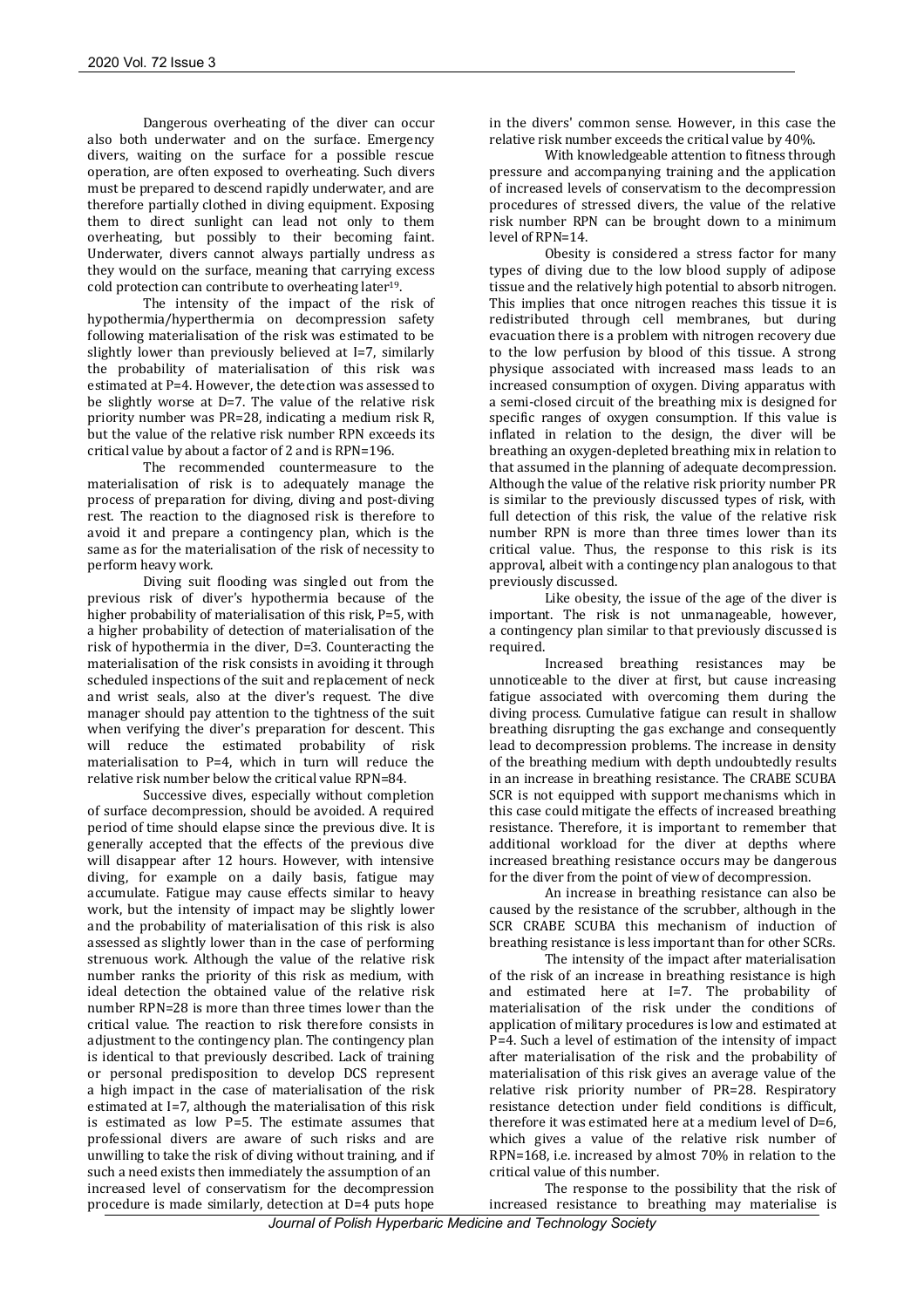similar to that described previously, but is augmented by possibly frequent testing of resistance to breathing under laboratory conditions. Apparatus suspected of causing increased breathing resistance should be subjected to additional checks in addition to the mandatory ones. As a standard the CRABE SCUBA SCR is not equipped by the manufacturer with devices for operational checking of breathing resistance, but designing and manufacturing of such a device does not pose any problems as such devices used to be available in Polish SCRs. This approach allows to increase the probability of detection of risk materialisation to the value estimated here as full D=3, which enables to decrease the value of relative risk number to the approved level of RPN=84.

The return from the water environment does not have to be a return to the atmospheric pressure prevailing at sea level. In a saturation dive, the diver returns to the pressure prevailing at the depth of the bell and then to the saturation plateau<sup>20</sup>. After diving in deep caves<sup>21</sup> or high mountain lakes<sup>22</sup> the diver returns to the pressure prevailing at the water's edge.

If air transport is planned after the dive, the effect of the pressure on board the aircraft has a significant impact on decompression safety. The decompression calculated for the final pressure at sea level must in this case be accelerated or prolonged. [6]. The intensity of the impact after materialisation of this risk has been assessed as high I=7, comparable to a regular case of *bends*<sup>23</sup> decompression sickness<sup>23</sup>, and the probability as moderate P=7. Since there is a possibility of full detection D=5, the product is a relative risk number value of RPN=245, which is two and a half times the critical value  $RPN_{kr} = 100$ .

One proposed application to counteract the materialisation of this risk is inhalation of normobaric oxygen or oxygen flushing under hyperbaric conditions. This reduces the probability of the risk materialising to a relative level of P=4, corresponding to a low probability. This reduces the relative risk number to RPN=140, which is however still 40% above the critical value.

Most commonly, localised compression can cause localised obstruction of blood circulation leading to localised cutaneous *bends*. However, cases of more serious problems are known. Today, most divers use buoyancy-controlled dry suits. Failure to compensate for the prevailing pressure can lead to local skin bends, but can also cause shallow breathing, sometimes simply ignored by the diver at first. However, the cumulative fatigue caused by overcoming the breathing resistance caused by the suit will certainly become apparent after a few minutes. Sometimes the use of multiple safety factors, taken additionally by the diver, results in a lack of even gas distribution in the suit<sup>24</sup> causing more problems than expected benefits. The pressure of the suit can be compared to the tactics of strangler snakes, which by gradually increasing the pressure deprive their victims of life by stopping the gas exchange.

During diving, mild symptoms caused by suit compression are most common, such as unwarranted excessive exhaustion, headaches or general unwellness. However reports of diving accidents suggest that syncope may occur underwater.

It was assumed here that drastic cases will be excluded by the high awareness of professional divers, hence the intensity of impact after materialisation of risk was assumed at moderate level I=4 and probability of materialisation at low level P=4. Risk detection was originally assumed at incomplete level D=9, to raise it to medium level D=7 by addressing the dive leader's awareness of the need to check the preparedness of the diver. This results in lowering the level of relative risk number from RPN=144 to acceptable level RPN=84.

The forced working position imposes a burden on the decompression process by changing the operating parameters of the diving equipment, most importantly the diving apparatus. French experience shows that the use of Nx-SCR

CRABE SCUBA for MCM operations in shallow waters VSW may lead to the occurrence of pulmonary oedema accompanied by dyspnoea during the dive and later may lead to the appearance of fluid in the lungs or even death. This is due to the effect of negative pressure in the breathing space of the diving apparatus accompanying the expenditure of considerable effort and exposure to cold [12,13]. This may also be exacerbated by excessive hydration [14,15].

The intensity of the impact after the materialisation of the risk was assumed to be moderate, I=5, although a fatality has been diagnosed, based on the assumption of a cumulative adverse event. The probability of the risk materialising is low and has been estimated here at P=4. The detection lies on the borderline between incomplete and moderate D=8. This estimation results in a relative risk number by 60% higher than the critical RPN=160. The response to this risk should be design changes to the apparatus to reduce the possibility of negative pressure in the breathing space. In the absence of cooperation in this respect, diving operations should be planned with caution and in anticipation of possible problems.

Diet is an often overlooked risk causing decompression stress. This is unwise, although the parameters associated with the materialisation of this risk estimated here put the relative risk number at an acceptable level of RPN=84.

The diet can have an adverse long-term effect, as in the case of excessive growth of adipose tissue in a diver. However, it can also have a direct effect when taking dietary supplements, foods that cause bloating, acidification of the blood through unsuitable fluids and foods, etc. The combination of several risk factors coexisting with the risk of an inadequate diet may lead to a breakdown of the compensation mechanism of the negative factors assumed in the decompression procedure, resulting in an occurrence of DCS. Conducting periodic medical checks, a toxicological history prior to diving, constant building of physical form, etc., contributes to lowering the likelihood of this risk materialising and increasing the probability of detection. This further reduces the relative risk number to RPN=48.

The use of certain medications should eliminate the diver from a planned dive. The above mentioned use of nutritional supplements may be as burdensome as the use of medication. Sometimes it can seem that supplements or medicines of plant origin do not cause significant bodily changes. This conviction can be fatal. A feature of synthetic remedies is that they have a known, standardised dose of the active agent, whereas drugs or dietary supplements of plant origin may have an approximate dose of the active agent. However, the agents contained in plants are often extremely active, for example plant toxins. The probability of the risk materialising compared to diet is higher, estimated here at an unlikely level of P=5. When medicinal agents are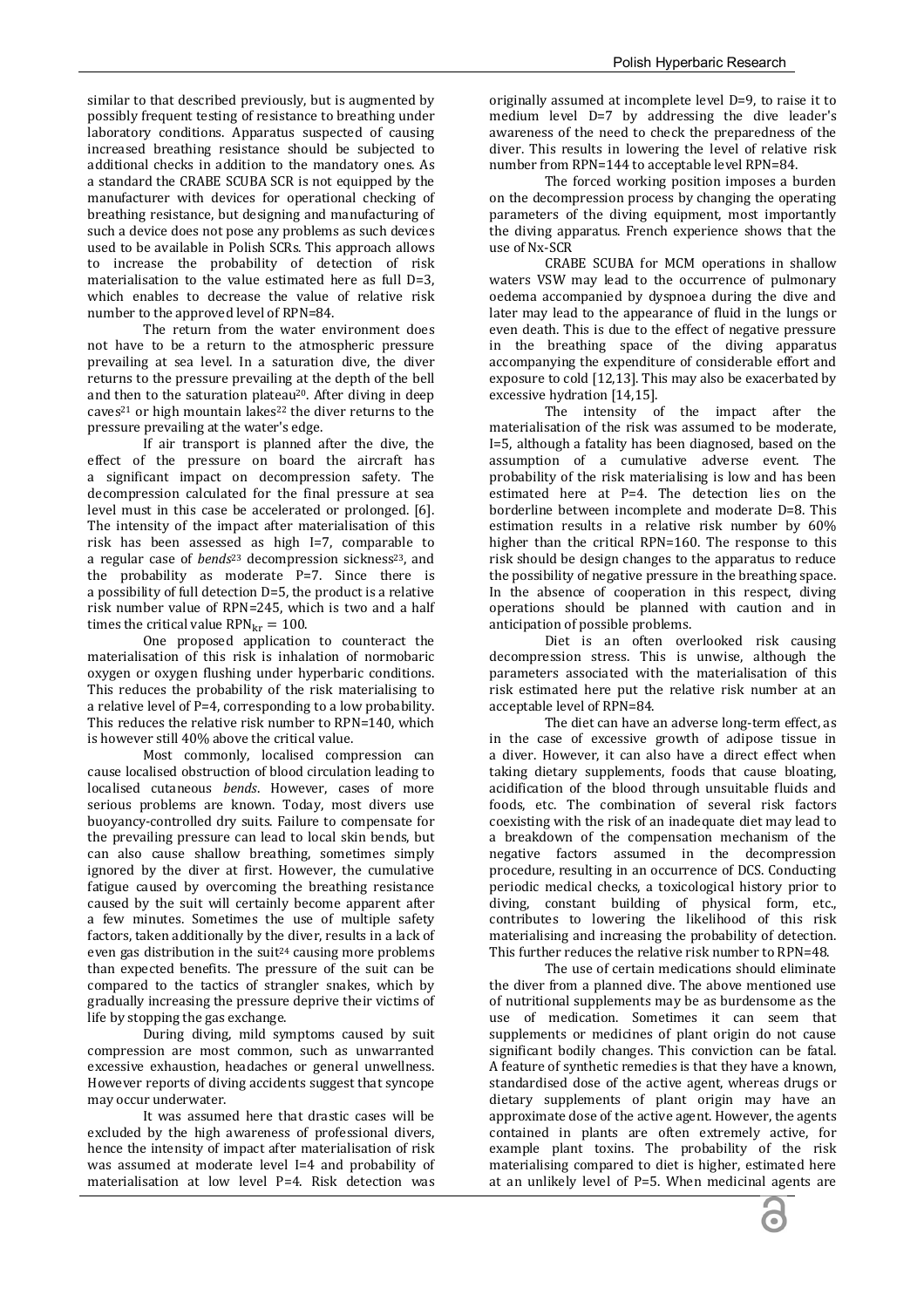taken, their coincidence with the decompression procedure must be suspected, hence the probability of detection is at the limit of complete and average detection D=6. Conducting a pre-dive interview focused on medication and supplements taken will partly reduce the likelihood of risk materialisation and slightly increase detection, reducing the relative risk number to an acceptable level of RPN=80.

Excessive hydration causes diuresis, which is troublesome during diving as it is not always possible to urinate. It is believed that excessive hydration is one of the factors facilitating the development of pulmonary oedema25. In turn, dehydration puts a strain on the heart<sup>26</sup> and reduces the efficiency of decompression<sup>27</sup>. Therefore, during decompression carried out in the habitat, divers are encouraged to consume water, while before diving they are advised against excessive hydration.

The intensity of the impact after materialisation of the risk of excessive hydration or dehydration is high and estimated here at I=7 on a 10 point scale. The probability of the risk materialising is estimated as low P=5, taking into account the diver's awareness of the risk. A medium detection of D=6 is possible based on the observation of urine colour28. Applying an appropriate hydration balance can reduce the probability of a risk materialising to a very unlikely value that is P=3, resulting in a reduction in the relative risk number RPN from a value of RPN=210 to RPN=126, which is slightly higher than the critical value  $RPN_{kr}=100$ .

### **CONCLUSION**

The lack of effort to maintain the capacity to safely undergo decompression may render the developed decompression schedules largely inadequate. This inadequacy is associated with an increased risk of decompression sickness above the 5% limit assumed for military diving operations.

The downgrading of a risk to an acceptable level, as a result of the adopted risk responses, should not result in the absence of monitoring of that risk, but only in the prioritisation of an overview of the possible risks diagnosed. Consideration should always be given to the coincidence of different risks and their possible cumulative disruptive effect on the decompression process. The buffer of increased conservatism adopted in the development of the decompression process can be overcome not only by a single type of risk, but by the cumulative effect of several risks. It is good practice to conduct an in-depth risk analysis resulting from the adoption of a combination of risks for a particular diving operation. With some experience, it is not necessary to classify and describe the individual risks that may occur during a dive, but only how to respond to the diagnosed risks, however, with the use of FMEA tables.

The analysis performed focused only on the diagnosed major groups of possible disruptions to the decompression process. Based on the risk analysis, an attempt was made to enrich the decompression system with such back-up plans that could be employed in the event of an increase in the inherent risk of decompression sickness symptoms (DCS) and some other diving diseases (DCI)29. Not all the procedures for responding to the identified risks could be tested and validated within a single project, hence they remain pointers of direction for further research

### **REFERENCES**

- 1. Kłos R. 2020. Selected risks of the decompression proces Part I: Selected inherent residual risks in the decompression proces. Polish Hyperbaric Research. 2020, Tom to be published.
- 2. 2007. Mathematical modelling of the normobaric and hyperbaric facilities ventilation. Gdynia : Wydawnictwo Polskiego Towarzystwa Medycyny i Techniki Hiperbarycznej, 2007. ISBN 978-83-924989-0-2.
- 3. —. 2013. Diagnozowanie ryzyka na przykładzie wyższej uczelni technicznej. Logistyka. listopad-grudzień, 2013, 6, strony CD1: 275-294. 4. —. 2011. Możliwości doboru dekompresji dla aparatu nurkowego typu CRABE. Gdynia : Polskie Towarzystwo Medycyny i Techniki
- Hiperbarycznej, 2011. ISBN 978-83-924989-4-0. 5. —. 2016. System trymiksowej dekompresji dla aparatu nurkowego typu CRABE. Gdynia : Polskie Towarzystwo Medycyny i Techniki Hiperbarycznej, 2016. ISBN 978-83-938322-5-5.
- 6. Wienke B.R. 1993. Diving above sea level. Flagstaff : Best Publishing Co., 1993. ISBN 0-941332-30-6
- 7. Kłos R., 2007. Zastosowanie metod statystycznych w technice nurkowej. Gdynia : Polskie Towarzystwo Medycyny i Techniki Nurkowej Gdynia 2007, 2007. ISBN 978-83-924989-2-6.
- 8. 2021. Ventilation of Normobaric and Hyperbaric Objects. Boca Raton, FL; USA : CRC Press (Taylor & Francis Group, LLC ), 2021. ISBN: 978-0-367-67523-3 (hbk) ISBN: 978-0-367-67524-0 (pbk) ISBN: 978-1-003-13164-9 (ebk).
- 9. North Atlantic Treaty Organization: Allied diving publication. September 2019. Allied guide to diving operations. Edition C Version 3 . Brussels : NATO Standardization Office, September 2019. NATO standard ADivP-01. 10. PN-EN 60812:2009. 2009. Techniki analizy nieuszkadzalności systemów Procedura analizy rodzajów i skutków uszkodzeń (FMEA).
- Warszawa : Polski Komitet Normalizacyjny, 2009. ICS 03.120.01; 03.120.30; 21.020. 11. Carlson C.S. 2012 . Effective FMEAs Achieving Safe, Reliable, and Economical Products and Processes Using Failure Mode and Effects
- Analysis . Hoboken, New Jersey : John Wiley & Sons, Inc., 2012 . ISBN 978-1-118-00743-3. 12. Kłos R., 2020. Selected risks of the decompression proces Part I: Selected inherent residual risks in the decompression proces. Polish
- Hyperbaric Research. 2020, Tom to be published. 13. Castagna O, de Maistre S, Schmid B, Caudal D, Regnard J. 2018. Immersion pulmonary oedema in a healthy diver not exposed to cold or
- strenuous exercise. Diving and Hyperbaric Medicine. March 2018, Tom 48, strony 40-44.
- 14. Cole B. 1993. Decompression and computer assisted diving. Biggin Hill : Dive Information Company, 1993. ISBN 0-9520934-0-5.<br>15. 2018. Immersion pulmonary oedema (IPO/IPE). International Diving Schools Association. 20
- 15. —. 2018. Immersion pulmonary oedema (IPO/IPE). International Diving Schools Association. 2018, 31, strony 12-13.